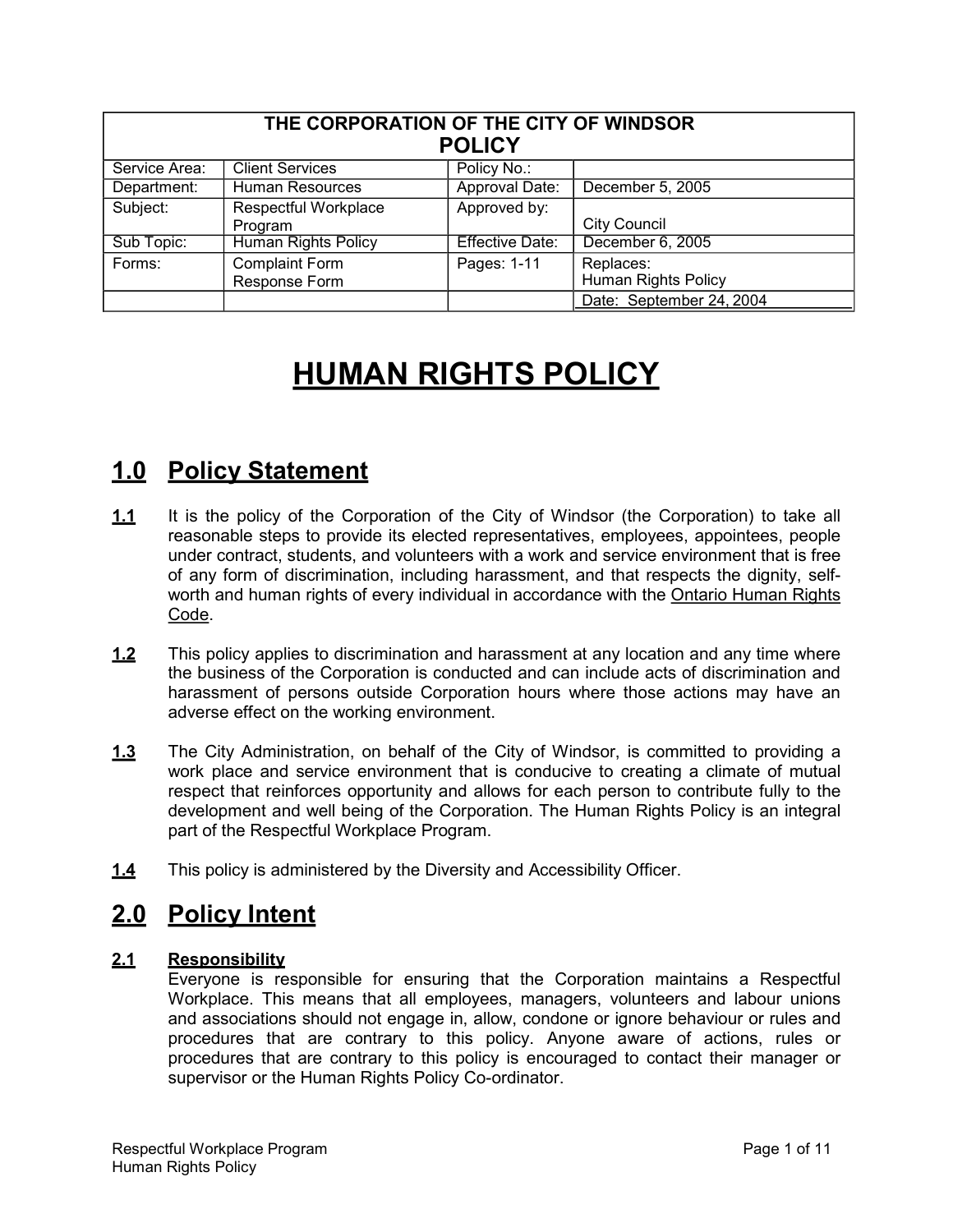#### **2.2 Fairness and Due Process**

This policy also ensures that where a complaint of discrimination cannot be resolved on an informal basis, the investigation of the complaint will have regard to the principles of fairness, due process, confidentiality and the rights agreed to in any applicable collective agreement.

### **2.3 Informal Procedures**

This policy establishes a problem solving approach to deal with harassment and discrimination issues. It provides for an internal complaint resolution process where every effort will be made to facilitate an early resolution. It is recognized that the most effective way to deal with harassment and discrimination is through preventative action, including information, education and good management.

#### **2.4 Mediation**

At any point in the complaint process the Human Rights Policy Co-ordinator or either party may request that mediation be used to assist the resolution of the complaint. If both parties are agreeable, and the Human Rights Policy Coordinator assesses mediation as a viable step to help resolve the conflict, the Corporation will arrange for a mediator to conduct the mediation. The mediator shall be entitled to determine the process to be followed for the mediation.

#### **2.5 Alternative Procedures**

Nothing in this policy is intended to prevent a complainant from using an alternative policy or process including a grievance under an applicable collective agreement, a complaint under another policy within the Respectful Workplace Program or a complaint to the *Ontario Human Rights Commission.* Where another process is being used, the Human Rights Policy Co-ordinator may, in his or her discretion, terminate or suspend the use of this policy in respect of the complaint.

#### **2.6 Properly Discharged Supervision**

Properly discharged supervisory responsibilities by managers and supervisors do not constitute harassment. Performance appraisals, counselling, discipline and the proper enforcement of high standards, provided that such standards are not arbitrary and are applied in a non-discriminatory manner, are not contrary to this policy.

#### **2.7 Bona Fide Occupational Requirement**

A bona fide occupational requirement is a rule or procedure of the corporation which may exclude, restrict, or privilege a person based on a prohibited ground but which can be demonstrated to be reasonable and rationally connected to the job.

#### **2.8 Social Interaction**

The Corporation recognizes that it is natural and common for people to develop social relationships through the workplace. This policy is not meant to interfere with mutually agreeable social interactions that are an important part of a comfortable working environment. Where social interactions are unwelcome they may form the basis for a violation of this policy.

#### **2.9 Reprisal or Retaliation**

Retaliation against an individual for filing a complaint, participating in any procedure under this policy or being associated with a person who filed a complaint under this policy shall be treated as harassment, and will not be tolerated. In the case of a reprisal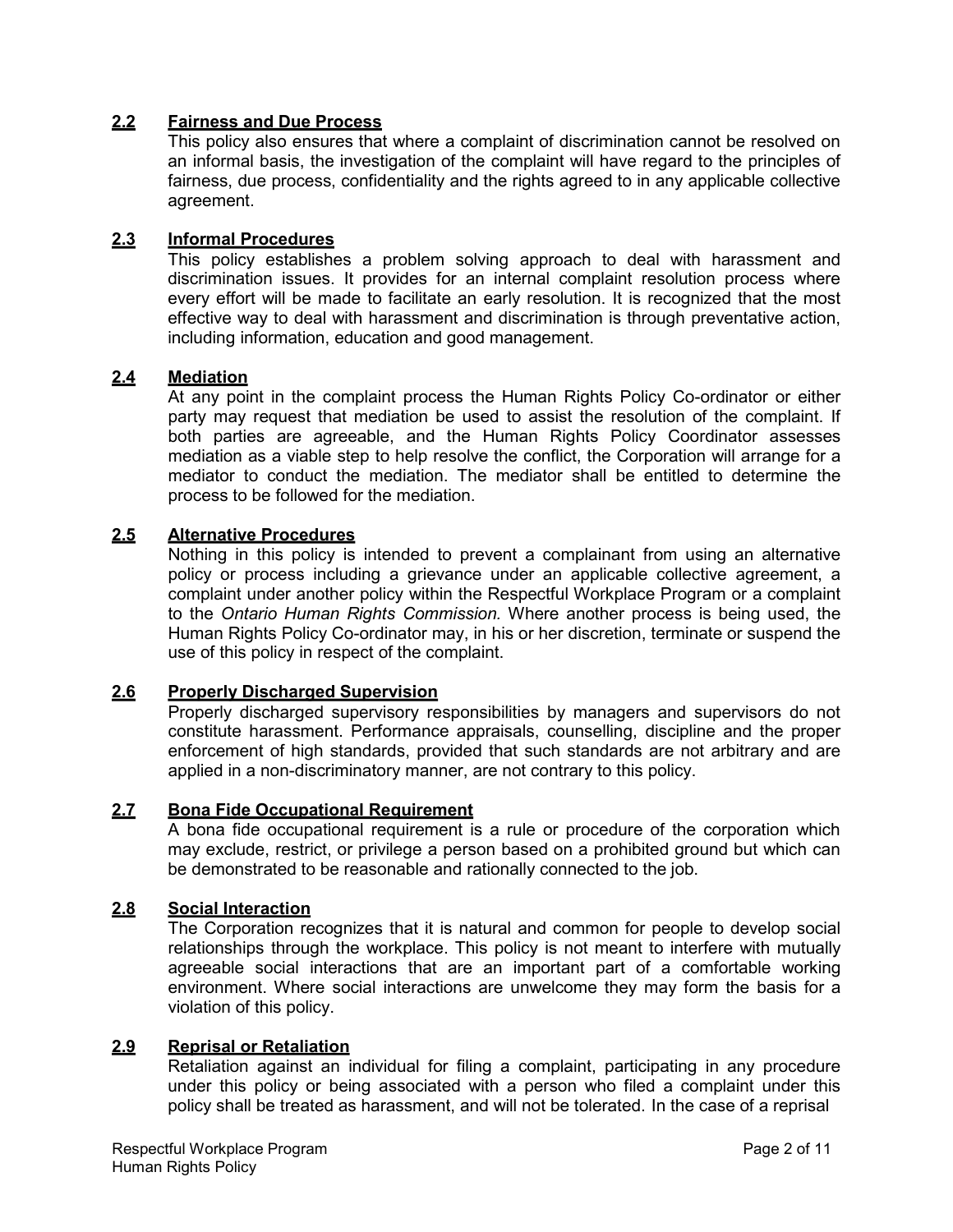or retaliation, the Human Rights Policy Co-ordinator, in his or her discretion, may commence an investigation under this policy as if a formal complaint had been made.

### **2.10 Vexatious, or Made in Bad Faith Complaints**

Complaints, which are found to be vexatious or made in bad faith, will result in a penalty against the complainant. The severity of the penalty will be determined based on the seriousness and impact of the complaint following an investigation.

# **3.0 Preventing Discrimination – Information and Education**

- **3.1** The primary purpose of this policy is to prevent harassment and discrimination. To this end the Corporation is committed to ensure that those groups covered by the policy are informed through an ongoing program of information, education and training. This program will include:
	- a) making copies of this policy or explanatory information about the policy readily available to employees and elected and appointed officials.
	- b) referencing the policy in materials prepared for volunteers and contractors, associated with the corporation;
	- c) providing regular and detailed training for all supervisors and managers on the content and application of the policy;
	- d) providing education sessions for all other employees to provide them with an overview of the policy and its application.

# **4.0 DEFINITIONS**

#### **4.1 Discrimination**

Discrimination is any distinction, whether intentional or not, but based on *prohibited grounds*, which has the effect of imposing burdens, obligations or disadvantages on an individual that are not imposed on others, or which withholds or limits access to opportunities, benefits and advantages available to others. Harassment, including sexual harassment based on *prohibited grounds* is a form of discrimination.

#### **4.2 Discriminatory Harassment based on prohibited grounds**

A course of vexatious comment or conduct directed toward an individual or group of individuals that is known or ought reasonably to be known to be unwelcome or unwanted. Discriminatory harassment consists of comments or conduct linked to one of the *prohibited grounds*, which are insulting, intimidating, humiliating, malicious, degrading or offensive. **Single acts of sufficient severity may constitute harassment.**

Harassment which is not connected to a *prohibited ground* is considered a form of Personal Harassment and is dealt with under the *Workplace Violence and Harassment Policy* of the *Respectful Workplace Program*.

#### **4.3 Sexual Harassment**

One or a series of comments or conduct of a gender-related or sexual nature, that is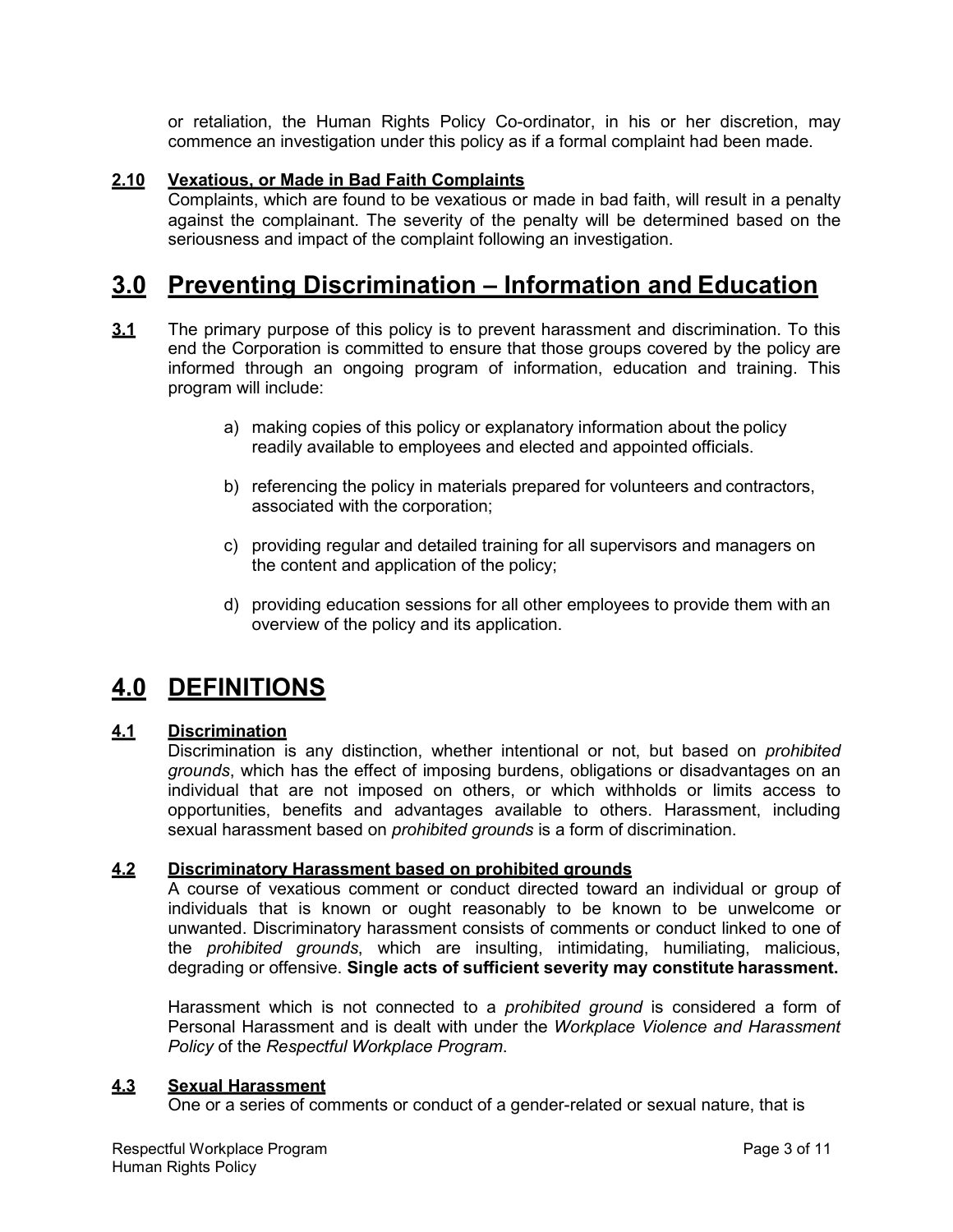known or ought reasonably to be known to be unwelcome/unwanted, offensive, intimidating, hostile or inappropriate. Sexual harassment can take place between males, between females or between females and males.

### **4.4 Prohibited Grounds**

The prohibited grounds refer to those personal attributes that are recognized as the most common targets of harassing and discriminatory actions. For offensive behaviour to be considered discrimination or harassment, the focus of the comment or conduct must be directed toward one of these aspects of your background:

| Age                                     | Ancestry                                   |  |
|-----------------------------------------|--------------------------------------------|--|
| Citizenship                             | Colour                                     |  |
| Creed or religion                       | <b>Disability</b>                          |  |
| Ethnic or national origin               | Record of offences (federal or provincial) |  |
| Marital/family status                   | <b>Receipt of Public Assistance</b>        |  |
| Place of origin                         | Race                                       |  |
| Sex including pregnancy and transgender | Sexual orientation                         |  |

### **4.5 Poisoned or negative environment**

Behaviour, including derogatory comments, insults, postings or jokes relating to one of the prohibited grounds, though not necessarily directed at anyone in particular, having the effect of creating or maintaining an offensive, or intimidating climate. A person does not have to be a direct target to be adversely affected by a negative environment. *An*  example of an act that may result in a poisoned environment is the posting of a sexist or *racist poster in the workplace.*

#### **4.6 Complainant**

The person who believes that they are a victim of discrimination. Complainant will be used to refer to this person whether or not a formal complaint has been filed.

### **4.7 Respondent**

The person alleged to have discriminated against the complainant. Respondent will be used to refer to this person whether or not a formal complaint has been filed.

#### **4.8 Time Limitations**

Consistent with the procedures of the *Ontario Human Rights Code*, all complaints filed under this policy must be **initiated within six months** of the last incident occurring. In extenuating circumstances the Corporation may consider a complaint filed beyond the six month limitation.

#### **4.9 Human Rights Policy Coordinator**

The Diversity and Accessibility Officer, or his or her designate, will act as the Human Rights Policy Co-ordinator. Where the Human Rights Policy Co-ordinator is a party to a complaint under this policy, the Executive Director of Human Resources will be designated Human Rights Policy Co-ordinator for that complaint.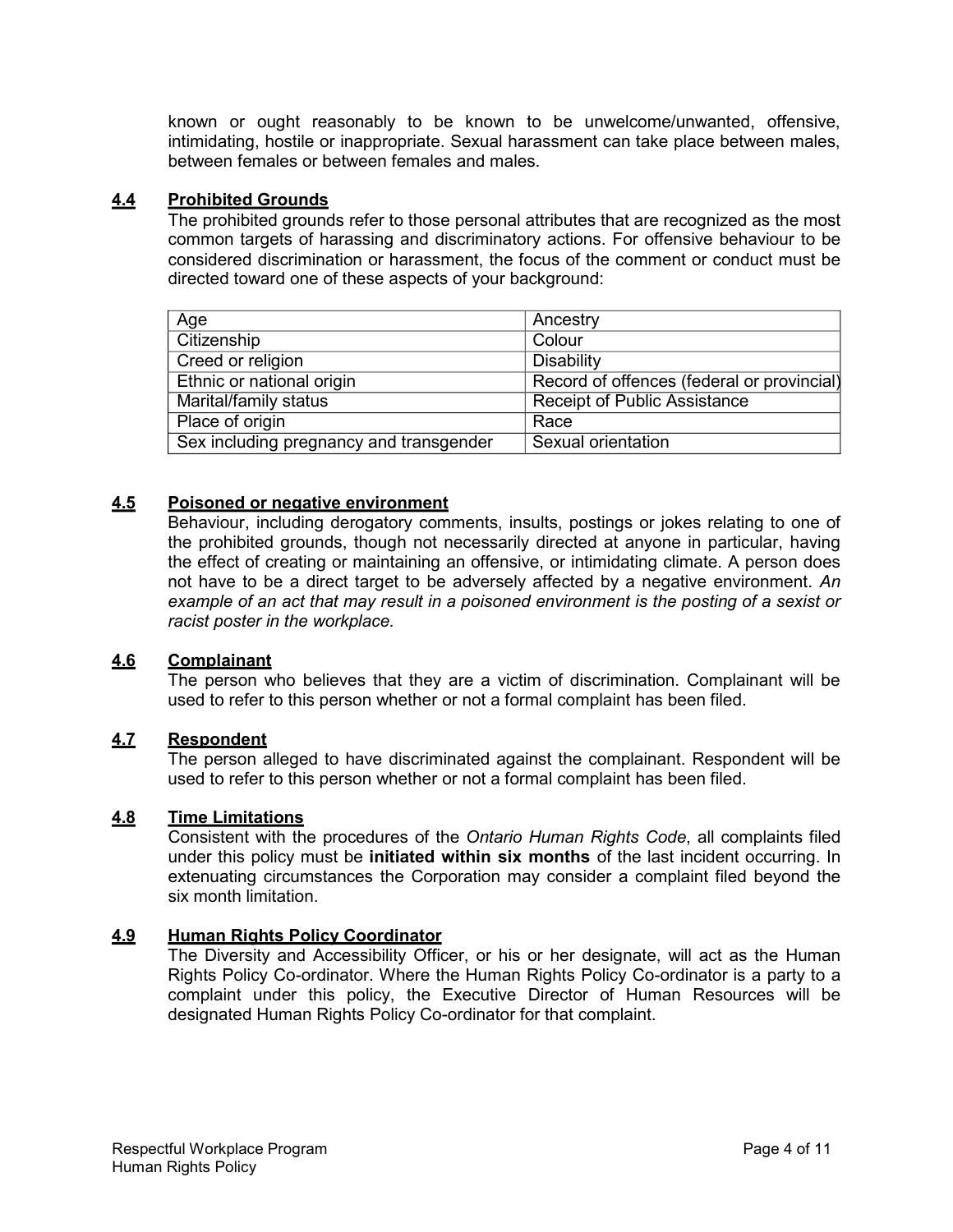# **5.0 COMPLAINTS AND INVESTIGATIONS**

#### **5.1 Stage One – Optional - Ask the person to stop**

Recognizing that it is in the best interests of all parties to resolve human rights conflicts quickly and amicably, a complainant should, when possible, discuss their concerns with the respondent.

This stage is optional and failure to ask the person to stop will not prevent a complainant from filing a formal complaint.

#### **5.2 Stage Two — Optional - Get advice**

If approaching the respondent is not possible, or if after talking to the respondent the offensive behaviour continues, the complainant should discuss the allegation, in confidence, with his/her immediate supervisor, another supervisor, manager, union steward, association representative or the Human Rights Policy Coordinator for advice and assistance on how to resolve the situation.

This stage is optional and failure to get advice under this section will not prevent a complainant from filing a formal complaint.

- **5.2.1** The person giving advice will provide information to the complainant regarding the policy and procedure including:
	- (a) the emphasis of the policy on informal resolution
	- *(b)* the various options available to address the issues other than this policy including the *Workplace Violence and Harassment Policy,* any relevant collective agreement, mediation and the *Ontario Human Rights Commission*
	- (c) the right to file a formal written complaint
	- (d) the availability of counselling and the Employee Assistance Program
	- (e) the applicability of the *Workplace Violence and Harassment Policy* where violence may be an issue
	- (f) the right to withdraw from any further action at any point
	- (g) the time limits which apply to this process as well as others
	- (h) the confidentiality of the process

#### **5.3 Stage Three — Formal Complaint**

- a) At any point in the process a formal complaint may be submitted to the Human Rights Policy Coordinator on the Human Rights Policy Complaint Form.
- b) Within **five business days** of receipt of a written complaint the Human Rights Policy Coordinator shall acknowledge receipt of the complaint in writing, and shall inform the complainant whether, as a matter of jurisdiction, the complaint will be pursued under this policy, and, if not, the reasons for not pursuing the complaint. Where a formal complaint is not pursued under this policy, the Human Rights Policy Co-ordinator shall advise the respondent that a formal complaint was made including a copy of the complaint and a statement of the reasons for which the complaint was not pursued. The Human Rights Policy Coordinator may direct that the complaint be dealt with under another aspect of the Respectful Workplace Program.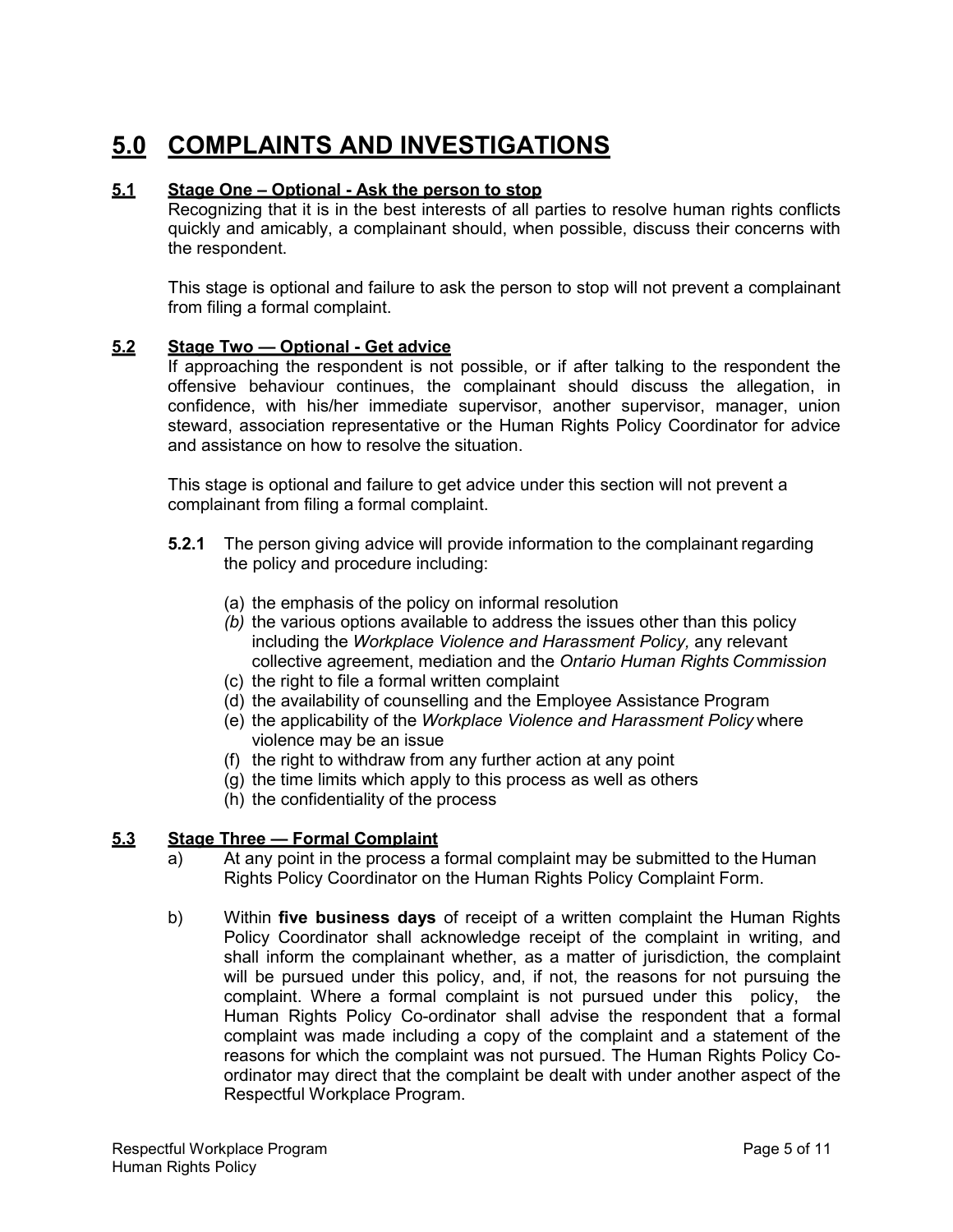- c) Within **ten business days** of receipt of a written complaint, where it has been determined that the complaint will be addressed under this policy, the Human Rights Policy Co-ordinator shall inform the respondent in writing of the complaint, providing a copy of the Human Rights Policy, a copy of the Complaint Form and the Respondent's Response Form. The Human Rights Policy Coordinator will also inform the respondent of his/her rights and responsibilities under the policy, including the right to be assisted by a representative and the importance of confidentiality.
- d) The Respondent shall return the Response Form to the Human Rights Policy Coordinator within **10 business days** of receipt. If the Response Form is not received in this time, the Human Rights Policy Co-ordinator may, in his or her discretion, proceed with an investigation without the Response Form.
- e) Within **five business days** of receipt of the Response Form, the Human Rights Policy Co-ordinator shall deliver a copy to the complainant and shall deliver copies of both the Complaint Form and the Response form to the Executive Directors of the complainant and respondent, respectively. Where one of the parties to the complaint is the Executive Director, the Complaint Form and Response Form shall be delivered to the General Manager.
- f) Within ten business days of delivery to the complainant of the Response Form, the Human Rights Policy Coordinator shall contact the complainant and respondent to arrange for separate interviews to clarify the details of their submissions and to identify any steps that have been taken to attempt to resolve the matter. During the interview each of the complainant or respondent may have one (only) support person or representative present.
- g) Within **ten business days** of completing the interviews in section 5.3(f), where the complaint has not been resolved, the Human Rights Policy Co-ordinator must:
	- a. Dismiss the complaint as failing to disclose a violation of the Human Rights Policy, or,
	- b. Recommend mediation to the parties and facilitate the mediation or retain a third party mediator, or,
	- c. Appoint an investigator to prepare a report pursuant to section 5.3 (h) below.
- h) Where the Human Rights Policy Co-ordinator appoints an investigator pursuant to section 5.3(g) above, the Human Rights Policy Co-ordinator may, in his or her sole discretion:
	- a. Appoint himself or herself as investigator, or
	- b. Appoint an employee of the Corporation who has experience doing investigations or a member of the Critical Incident Response Team under the *Workplace Violence and Harassment Policy* and who is not otherwise connected to the matters contained in the complaint, or
	- c. Appoint a third party investigator, or
	- d. Appoint a team of up to three investigators who may be any combination of employees and non-employees.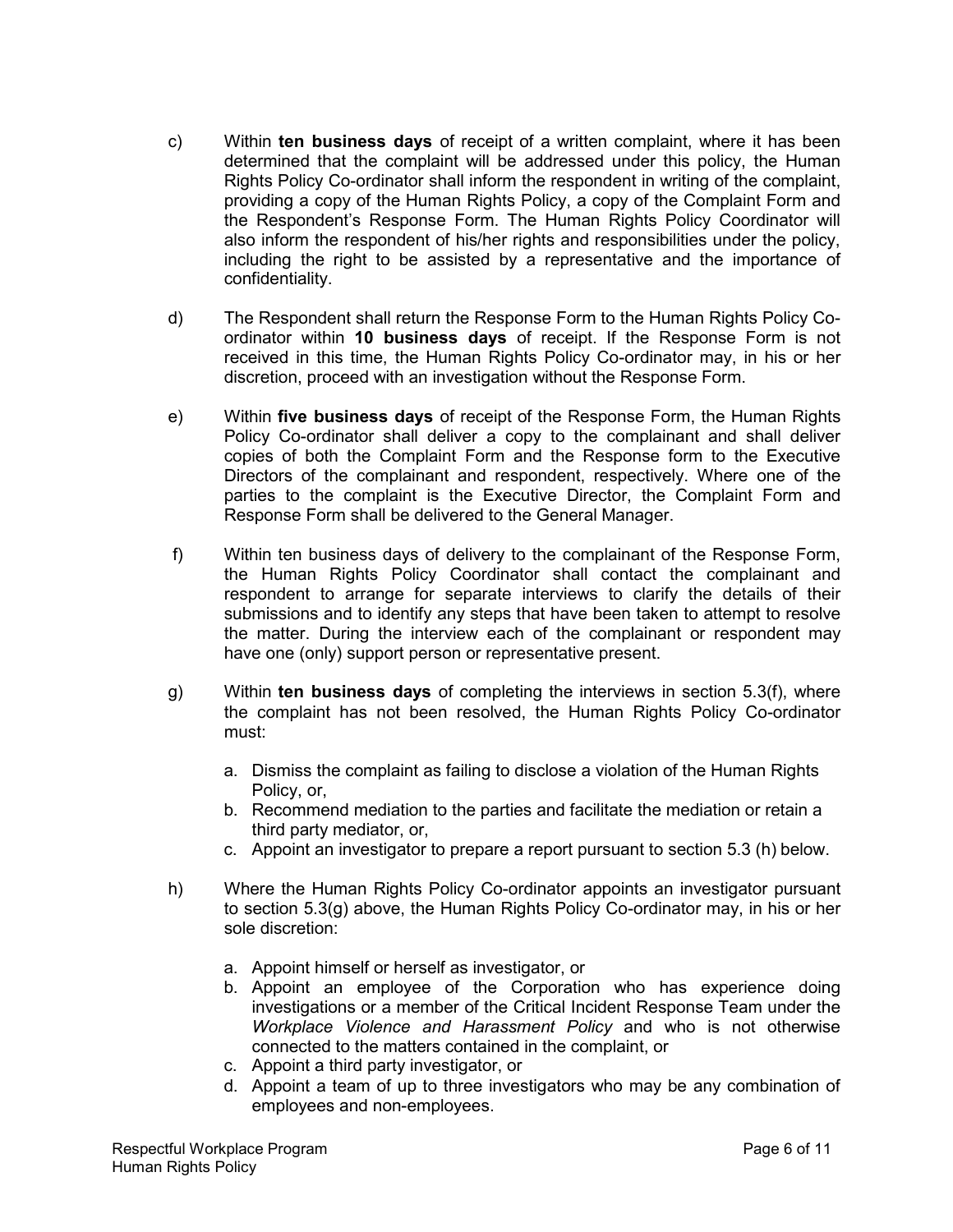i) A complainant has the right to withdraw a complaint at any stage of the complaint process. The Corporation may continue to take action on the issue or issues identified in the complaint in order to comply with the Corporation's legal obligations.

#### **5.4 Stage Four — Investigation**

- a) Within **five business days** of being appointed the investigator(s) shall commence an investigation into the complaint.
- b) The investigator(s) may seek the advice or assistance of the Critical Incident Response Team as designated under the *Workplace Violence and Harassment Policy*.
- c) The investigator(s) may interview witnesses, examine work areas, review documents or take any other steps which they consider in their sole discretion would further the investigation. Where an employee who is alleged to have committed the act of discrimination is interviewed, he or she will be entitled to have one (only) representative of his or her union or association present.
- d) The investigator(s) shall advise any witnesses that any agreements made as to the confidentiality of information may be overridden by an order made by any person hearing a disciplinary grievance.
- e) The investigator(s) may, in his or her discretion, attempt to achieve an informal resolution of the incident by agreement or mediation. Any informal resolution will be subject to the acceptance of the Human Rights Policy Co-ordinator to ensure the resolution was freely agreed to and is appropriate in all the circumstances.
- f) The investigator(s) shall have reference to the following principles in the conduct of the investigation:
	- a. The privacy and reputations of the individuals involved and
	- b. The rights of the employees and the relevant union or association
	- c. The possibility for achieving an informal or mediated resolution
	- d. The integrity of this policy and the Respectful Workplace Program.

#### **5.5 Stage 5 - Investigation Reports**

- a) The investigator(s) shall prepare a report, as soon as possible but in any event no later than **30 business days** after commencing the investigation. The investigator may, in appropriate circumstances, request an extension of time to complete the investigation.
- b) The report shall set out the nature of the alleged incident(s) of discrimination, the nature of the investigation conducted and any findings of fact reached by the investigator.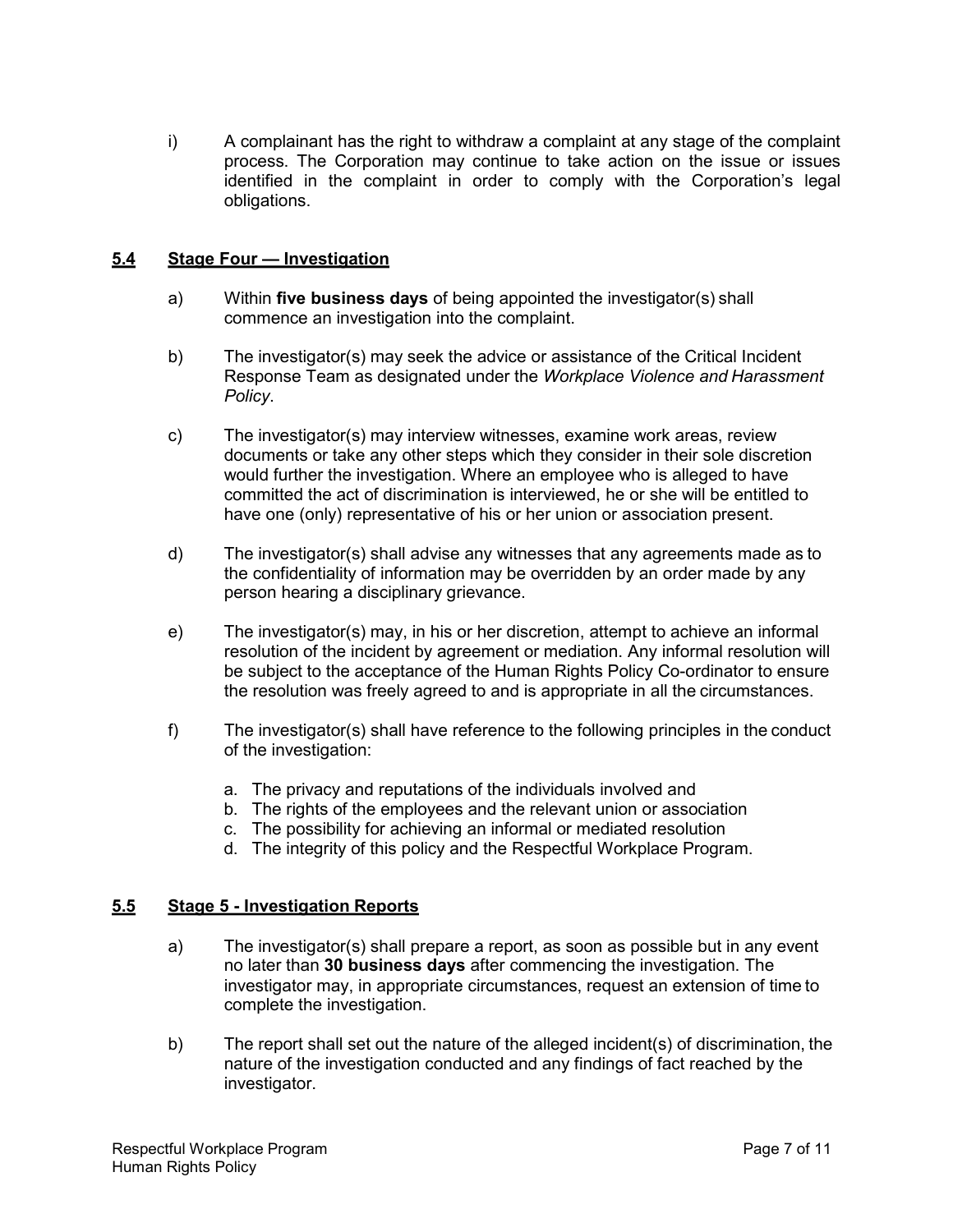- c) The investigator will not make recommendations with respect to discipline or future conduct of any employee in the report.
- d) Where the investigator was able to resolve the matter informally or through mediation, the investigator will report on the form of resolution achieved.
- e) Where the investigator determines that there are systemic discrimination issues in the worksite, the investigator may make non-binding recommendations about ways to prevent future occurrences of discrimination. It will be the responsibility of the Human Rights Policy Co-ordinator to address any systemic recommendations.
- f) The report of the investigation will be delivered to the Human Rights Policy Coordinator.

#### **5.6 Stage Six – Acting on Investigation Reports**

#### **5.6.1 Decision by Human Rights Policy Co-ordinator**

- a) Within **ten business days** of receipt of the investigation report the Human Rights Policy Co-ordinator shall issue a written decision as to whether there has been a violation of the Human Rights Policy. The written decision will be delivered to the complainant, the respondent and their respective Executive Directors. Where one of the parties to the complaint is the Executive Director, the decision will be delivered to the General Manager.
- b) Where it has been determined that there was a violation of the Human Rights Policy, the Executive Director or General Manager shall follow the procedures set out in section 5.6.2 below.
- c) Where it has been determined that there was not a violation of the Human Rights Policy, either the complainant or the respondent may appeal that decision to the CAO as per section 5.6.4 below.

#### **5.6.2 Discrimination by an Employee**

- a) The Executive Director, or the General Manager if one of the parties is an Executive Director, of the employee alleged to have committed an act of discrimination is entitled to determine the appropriate remedy including but not limited to:
	- a. Acceptance or rejection of an informal or mediated resolution
	- b. Changes in the worksite
	- c. Training for any or all employees in the worksite
	- d. Recommendations for EFAP assistance for any or all employees in the worksite.
	- e. Compensation or other restorative remedy.
	- f. Discipline.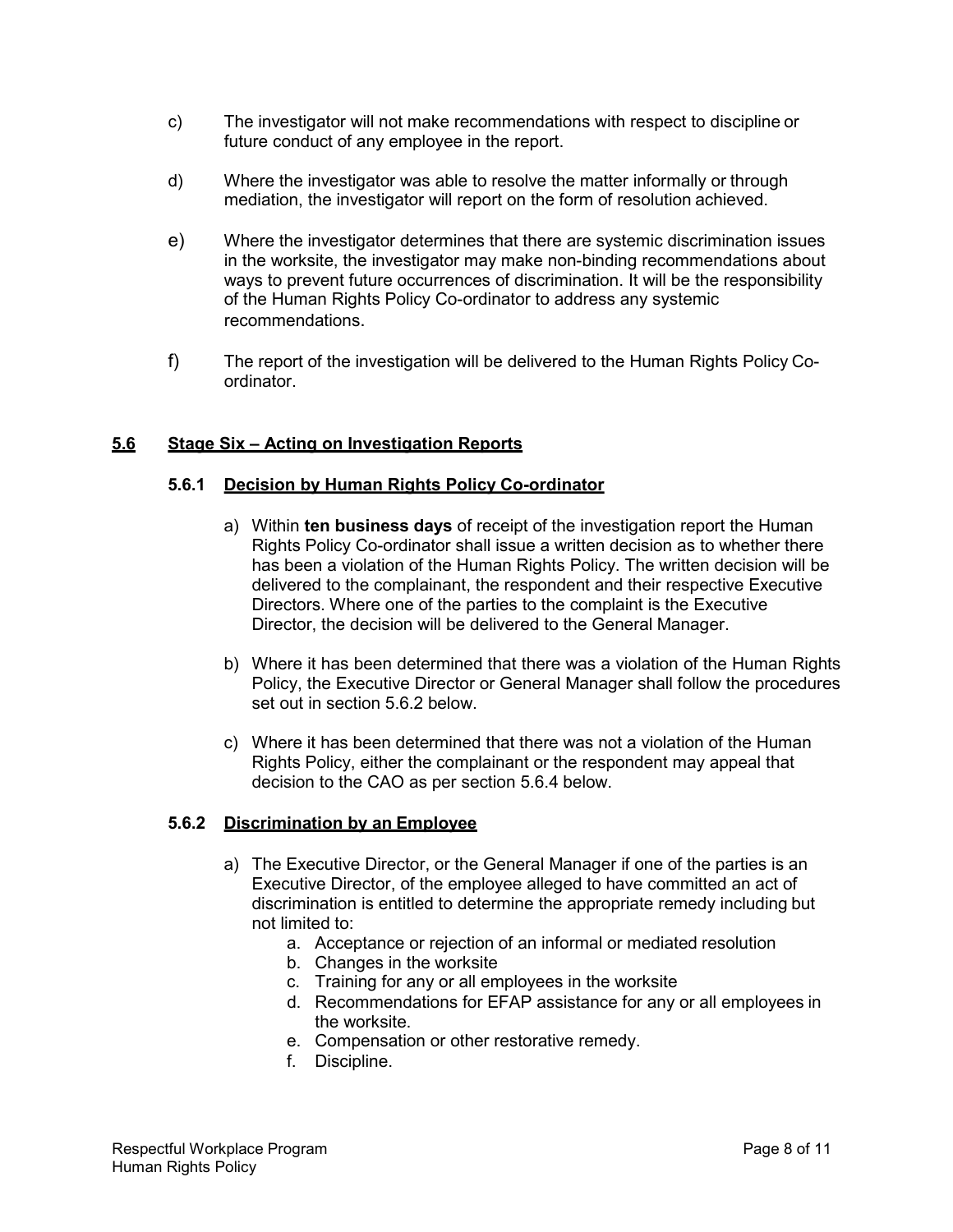- b) Where discipline is issued as a result of an investigation, the Executive Director or General Manager will have regard to the applicable process and law in respect of union or non-union employees.
- c) If there is a grievance following discipline issued under section 5.6 a)f), the person hearing the grievance at any level may make an order, in his or her sole discretion, that the contents of the investigation report may be disclosed to all parties to the grievance notwithstanding any agreements previously made regarding confidentiality. In exercising his or her discretion, the party hearing the grievance will have reference to the following principles;
	- a. The privacy and reputations of the individuals involved
	- b. The reasonable expectations of any witnesses
	- c. The rights of the employees and the relevant union or association
	- d. The possibility for achieving an informal or mediated resolution.
	- *e.* The integrity and intention of this policy and the *Respectful Workplace Program.*

### **5.6.3 Discrimination by a Non-Employee**

- a) The Executive Directors(s) of the employee(s) alleged to have been victims of an act of discrimination from a non-employee is(are) entitled to determine the appropriate remedy including but not limited to:
	- a. Acceptance or rejection of an informal or mediated resolution
	- b. Report to the Police or application for a restraining order
	- c. Barring of the non-employee from a worksite
	- d. Changes in the worksite
	- e. Training for any or all employees in the worksite
	- f. Recommendations for EFAP assistance for any or all employees in the worksite.
- b) Where a report is made to the Police or a restraining order is sought, the supervisor(s) shall seek the input and assistance of the Corporate Legal Department.

#### **5.6.4 Appeal of a decision by the Human Rights Policy Co-ordinator**

- a) Within **ten working days** of receiving the decision of the Human Rights Policy Co-ordinator, the complainant or respondent may appeal the decision to the CAO by filing a submission in writing with the CAO and delivering a copy to the Human Rights Policy Co-ordinator and the other party to the complaint. The other party shall have **5 working days** to file a reply in writing with the CAO.
- b) The CAO may review the investigation report, the original complaint and response forms and request a submission from the Human Rights Policy Co-ordinator.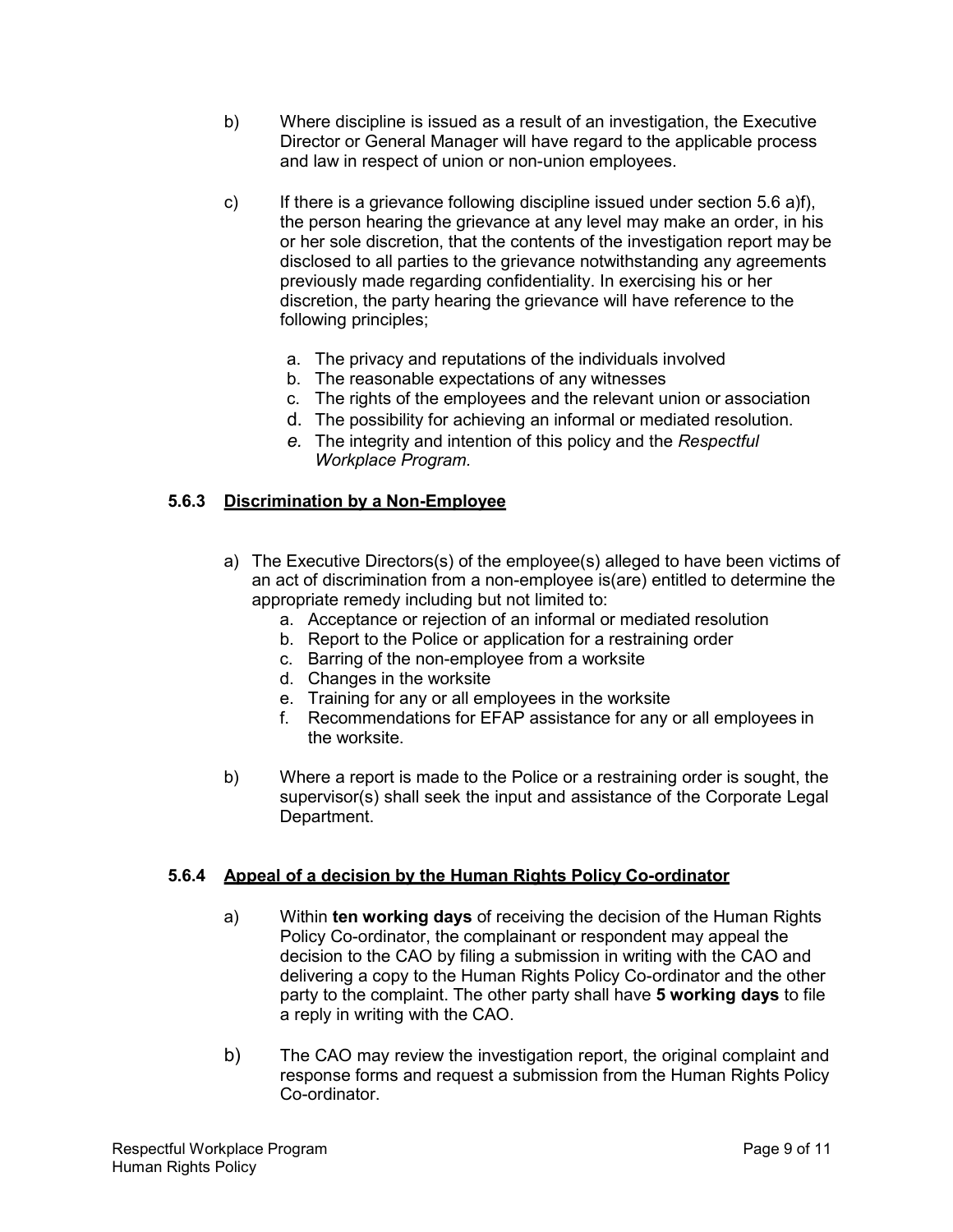- c) The CAO may, in his or her discretion, request an information meeting with any person or persons whom the CAO believes may be of assistance to his or her decision.
- d) Within **fifteen business days** of receiving all the appeal materials, the CAO shall issue written reasons for upholding or overturning the decision of the Human Rights Policy Co-ordinator.
- e) The decision of the CAO is final and may not be appealed.
- f) Where the CAO decides that the Human Rights Policy Co-ordinator was in error in finding that there was no violation of the Human Rights Policy the CAO may refer the matter back to the Human Rights Policy Coordinator for investigation under section 5.4 above or to the Executive Director or General Manager for determination of a remedy under section 5.6 above.

# **6.0 ADMINISTRATION**

### **6.1 Discretion to amend time limits**

The Human Rights Policy Co-ordinator may in his or her sole discretion, may extend the time required for completing any of the requirements in this policy. The Human Rights Policy Co-ordinator shall immediately advise all parties of a decision to extend the time required for any requirement.

#### **6.2 Costs**

The Corporation shall be responsible for the costs of the administration of this policy including the costs of any mediation services. All parties retaining legal or any other assistance shall be solely responsible for the cost involved.

#### **6.3 Forms**

The forms applicable to this policy are:

- a) Complaint Form
- b) Response Form
- c) Guidelines for Drafting a Complaint
- d) Human Rights Policy Flowchart

#### **6.4 Records**

All documentation related to complaints made under this policy shall be filed in one centralized location, separate from any personnel files, with the Human Rights Policy Coordinator, to ensure confidentiality. Records will be destroyed in accordance with the record retention requirements of the Municipal Freedom of Information and Protection of Privacy Act.

#### **6.5 Policy Review**

This policy shall be reviewed by the Corporate Joint Health and Safety Committee and approved by the AAG or its equivalent every three years from the date of approval by City Council. In the event of any significant change in human rights law or policy in the province of Ontario, or a determination that any part of this policy is contrary to law, the